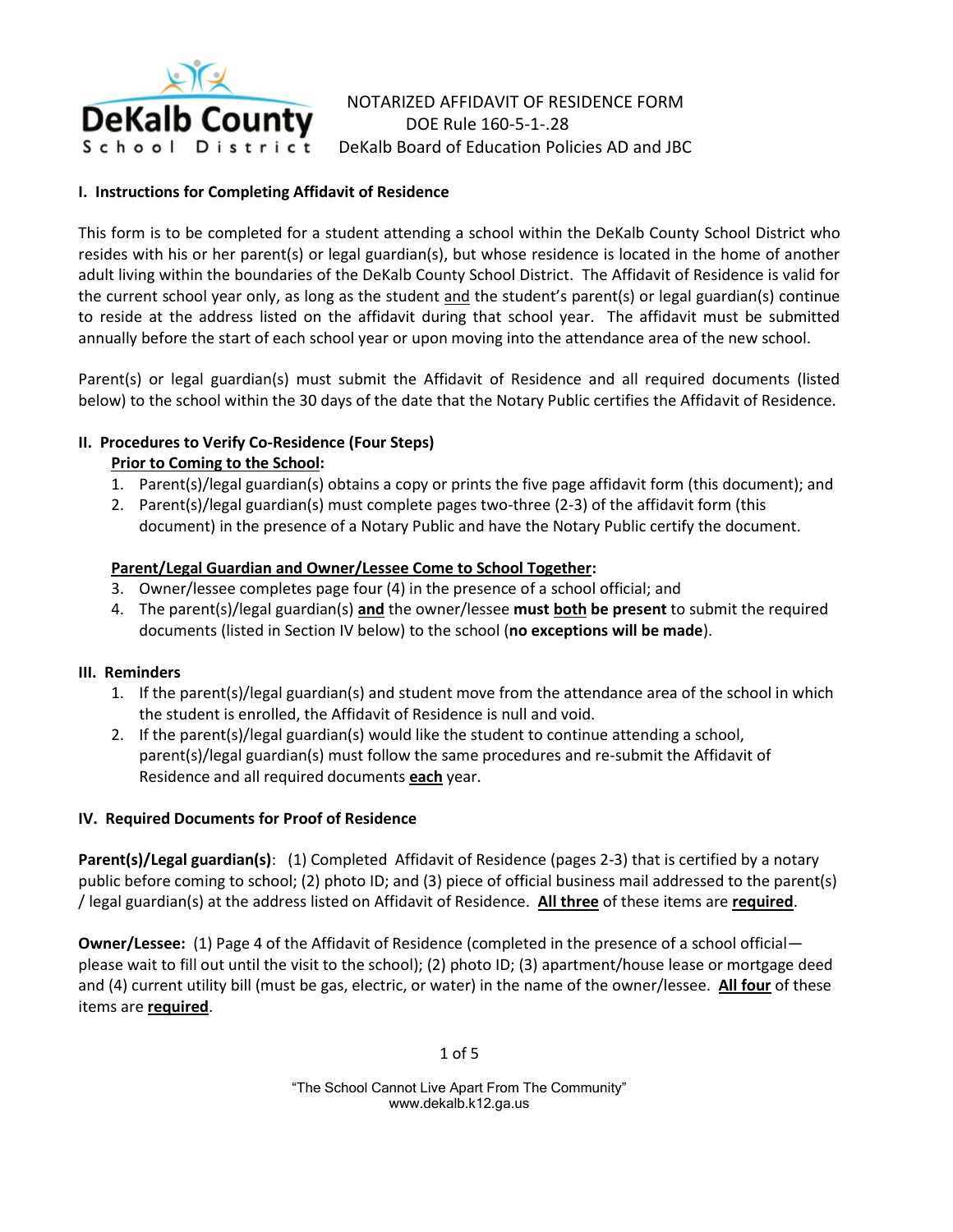**Pages Two and Three of the Affidavit of Residence must be completed by the student's parent(s) or legal guardian(s) and witnessed by a notary public before coming to the school.**

**Affidavit of Parent(s) or Legal Guardian(s)**

|    | Print Full Name                                                                                                  |                           |     |      |  |
|----|------------------------------------------------------------------------------------------------------------------|---------------------------|-----|------|--|
| 1. |                                                                                                                  |                           |     |      |  |
|    | which is my legal residence located in DeKalb County, Georgia but outside the city limits of Atlanta or Decatur. |                           |     |      |  |
| 2. |                                                                                                                  |                           |     |      |  |
|    |                                                                                                                  |                           |     |      |  |
|    | Print Student's Full Name                                                                                        | Print Student's Full Name |     |      |  |
|    | Print Student's Full Name                                                                                        | Print Student's Full Name |     |      |  |
|    | who reside(s) with me at the address listed in paragraph 1 above.                                                |                           |     |      |  |
| 3. |                                                                                                                  | Month                     | Dav | Year |  |
| 4. | The name and last known address of the student's parent(s) or legal guardian(s):                                 |                           |     |      |  |
|    |                                                                                                                  |                           |     |      |  |
|    |                                                                                                                  |                           |     |      |  |
|    | <b>Affirmations:</b>                                                                                             |                           |     |      |  |

- 1. I attest that this request to attend \_\_\_\_\_\_\_\_\_\_\_\_\_\_\_\_\_\_\_\_\_\_\_\_\_\_\_\_ is not primarily intended to allow the student to attend a particular school that he or she would not otherwise be able to attend because it is outside of his or her designated attendance area, nor is this affidavit being completed for the purpose of participating in athletics at a particular school, to utilize special services or programs offered at a particular school, or any other similar reason.
- 2. I further attest that the student(s) named above is (are) not currently under a long-term suspension or expulsion from his/her/(their) most recent school nor is he/she/(their) currently subject to a recommendation for long-term suspension or expulsion from his/her most recent school.
- 3. I understand that if any of the information provided on this affidavit is changed for any reason, it is my responsibility to immediately notify the school system.

2 of 5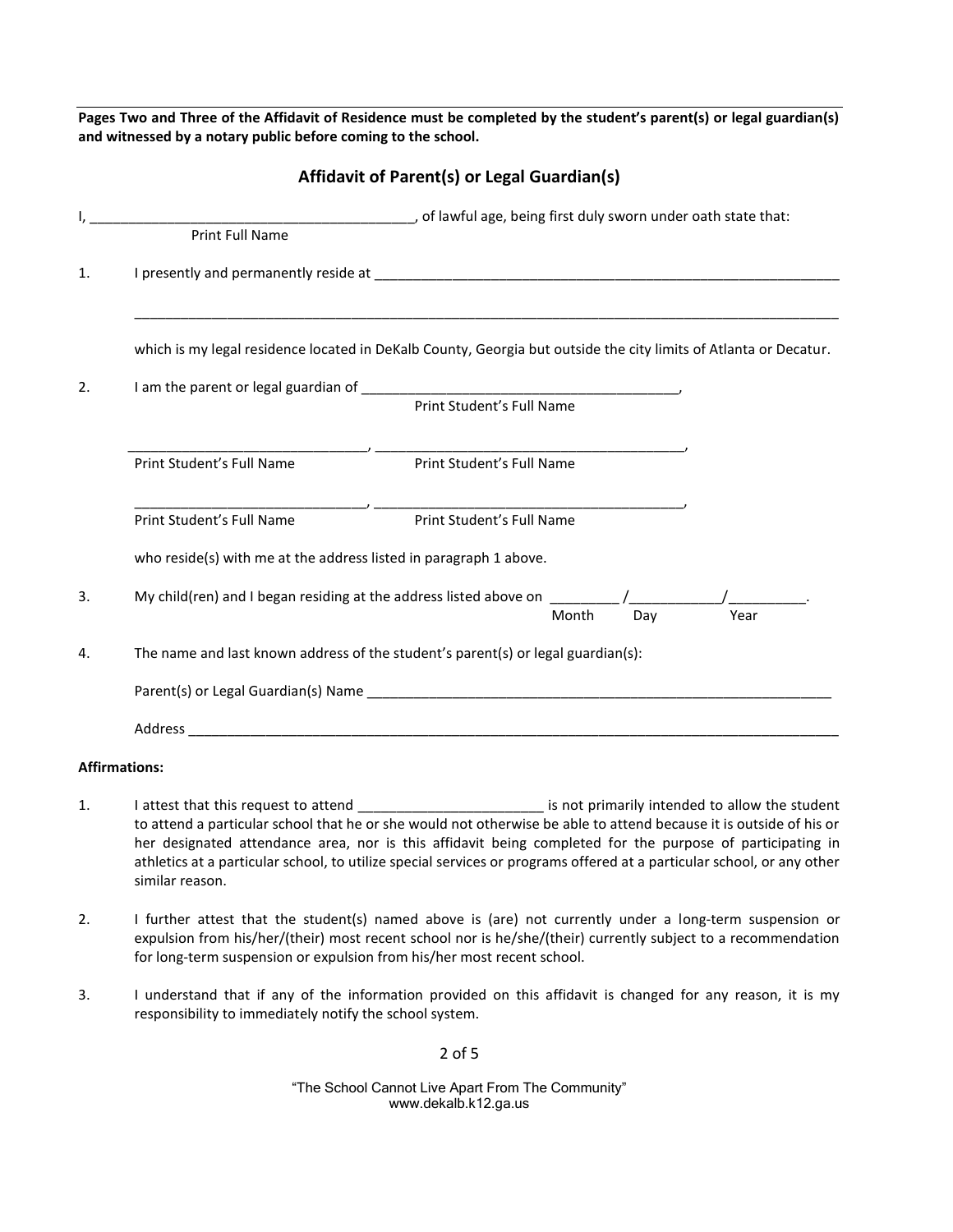4. I also understand that the DeKalb County School District Superintendent or designee may verify the facts contained in this affidavit and conduct an audit on a case-by-case basis after the student has enrolled in a public school with the DeKalb County School District. The audit may include a personal visit to the student's home at the residence listed in this affidavit by a school district attendance officer or other employee of the District to verify the facts sworn to in this affidavit.

#### **NOTICE OF PENALTIES AND CRIMINAL LIABILITY**

I, \_\_\_\_\_\_\_\_\_\_\_\_\_\_\_\_\_\_\_\_\_\_\_\_\_\_\_\_\_\_\_\_\_\_\_\_\_ understand that if I provide false information or defraud the DeKalb County School District on this Affidavit of Residence, I will be required to pay for the costs incurred by the District for the period that the ineligible student is enrolled, as set forth in O.C.G.A. § 20-2-133.

If the costs incurred by the DeKalb County School District are collected by an attorney, I may be obligated to pay for all expenses and attorneys' fees incurred by the Board of Education in the collection of same.

I may be prosecuted, held criminally liable and imprisoned for not less than one nor more than ten years if I am found guilty or forgery in the first degree, pursuant to O.C.G.A. § 16-9-1.

I may be prosecuted, held criminally liable, and imprisoned for not less than one nor more than five years if I am found guilty of forgery in the second degree, pursuant to O.C.G.A. § 16-9-2.

I may be prosecuted, held criminally liable, and punished by a fine of not more than \$1,000.00 or by imprisonment for not less than one nor more than five years, or both, if I am found guilty of making false statements pursuant to O.C.G.A. § 16-10-20.

I may be prosecuted, held criminally liable and punished by a fine of not more than \$1,000.00 or by imprisonment for not less than one nor more than five years, or both if I am found guilty of false swearing pursuant to O.C.G.A. § 16-10- 71.

By executing this affidavit, I solemnly swear or affirm under the penalties listed above that the contents of this affidavit are true and accurate.

\_\_\_\_\_\_\_\_\_\_\_\_\_\_\_\_\_\_\_\_\_\_\_\_\_\_\_\_\_\_\_\_\_\_\_\_\_\_\_\_\_\_\_\_\_\_\_\_\_\_\_\_\_\_\_\_\_\_\_\_\_\_\_\_\_\_\_\_\_\_\_\_\_\_\_\_\_\_\_

\_\_\_\_\_\_\_\_\_\_\_\_\_\_\_\_\_\_\_\_\_\_\_\_\_\_\_\_\_\_\_\_\_\_\_\_\_\_\_\_\_\_\_\_\_\_\_\_\_\_\_\_\_\_\_\_\_\_\_\_\_\_\_\_\_\_\_\_\_\_\_\_\_\_\_\_\_\_\_\_\_

Signature of Parent / Legal guardian Date

### **Section for Notary Public**

# **SWORN TO (OR AFFIRMED) AND SUBSCRIBED BEFORE ME ON THIS**

\_\_\_\_\_ day of \_\_\_\_\_\_\_\_\_\_\_, 201\_\_\_\_,

[Notary Seal]

Notary Public

My Commission Expires: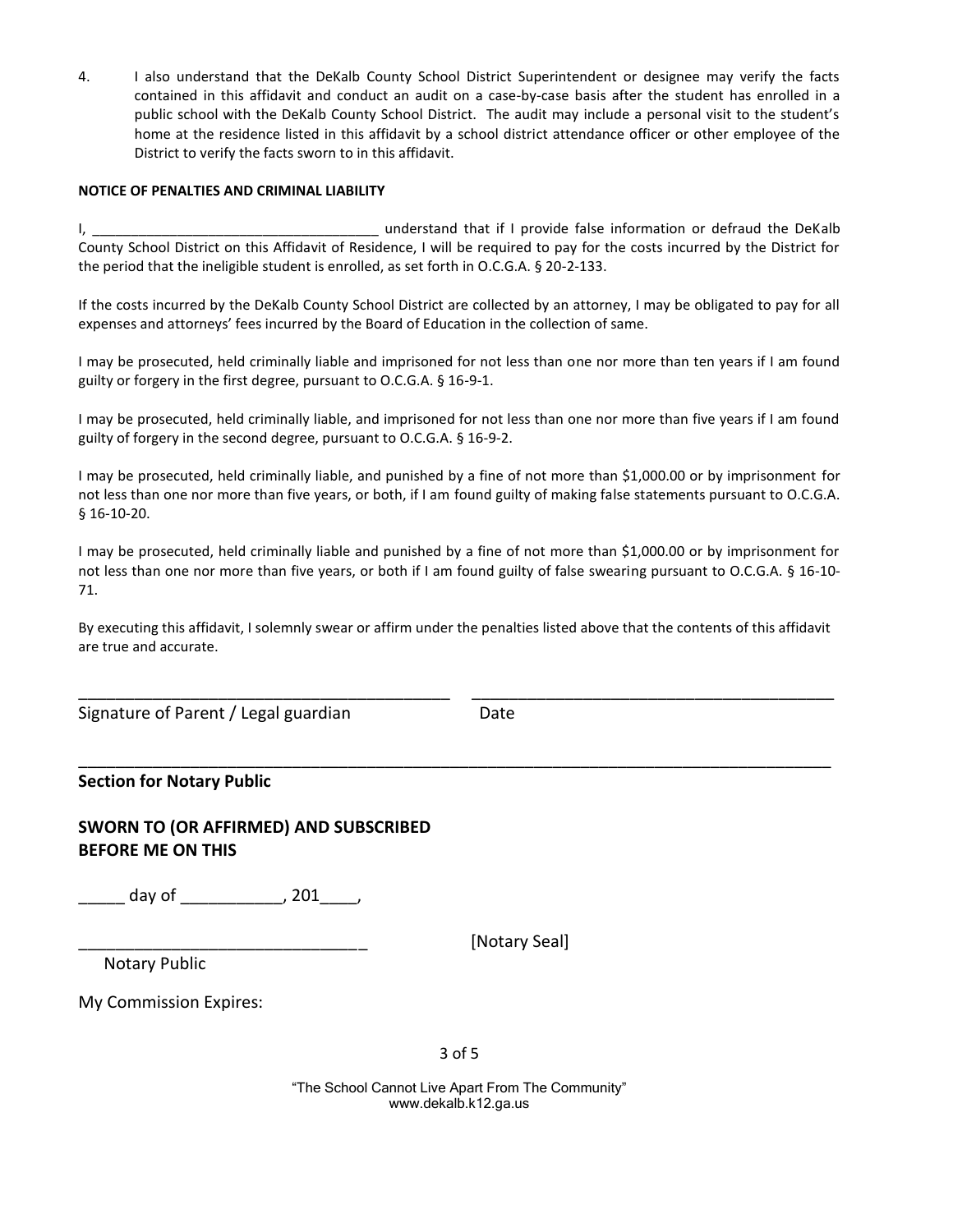**This page (page 4) is to be completed by the owner/lessee in the presence of a school district official. Please DO NOT fill out this page until you arrive at the school.**

### **Sworn Statement of Owner/Lessee**

I, \_\_\_\_\_\_\_\_\_\_\_\_\_\_\_\_\_\_\_\_\_\_\_\_\_\_\_\_\_\_\_\_\_\_\_\_\_\_\_\_\_\_ , of lawful age, certify that I am the (circle one) owner /lessee of the premises identified in paragraph 1 on page 2 of the Affidavit of Residence, and that the above named parent(s)/ legal guardian(s) and student(s) permanently reside at the address identified in paragraph 1 on page 2 of the Affidavit of Residence.

### **NOTICE OF PENALTIES AND LIABILITY**

I, \_\_\_\_\_\_\_\_\_\_\_\_\_\_\_\_\_\_\_\_\_\_\_\_\_\_\_\_\_\_\_\_\_\_\_\_\_ understand that I may be subject to the following criminal liability for engaging the following conduct.

I may be prosecuted, held criminally liable and imprisoned for not less than one nor more than ten years if I am found guilty or forgery in the first degree, pursuant to O.C.G.A. § 16-9-1.

I may be prosecuted, held criminally liable, and imprisoned for not less than one nor more than five years if I am found guilty of forgery in the second degree, pursuant to O.C.G.A. § 16-9-2.

I may be prosecuted, held criminally liable, and punished by a fine of not more than \$1,000.00 or by imprisonment for not less than one nor more than five years, or both, if I am found guilty of making false statements pursuant to O.C.G.A. § 16-10-20.

I may be prosecuted, held criminally liable and punished by a fine of not more than \$1,000.00 or by imprisonment for not less than one nor more than five years, or both if I am found guilty of false swearing pursuant to O.C.G.A. § 16-10- 71.

By executing this statement, I solemnly swear or affirm under the criminal penalties listed above that the contents of this statement are true and accurate.

Signature

To be signed in the presence of a school official

Date: \_\_\_\_\_\_\_\_\_\_\_\_\_\_\_\_\_\_\_\_\_\_

Owner /Lessee Name

Print Full Name

Address \_\_\_\_\_\_\_\_\_\_\_\_\_\_\_\_\_\_\_\_\_\_\_\_\_\_\_\_\_\_\_\_\_\_\_\_\_\_\_\_\_\_\_\_\_\_\_\_\_\_\_\_\_\_\_\_\_\_\_\_\_\_\_\_\_\_\_\_\_\_\_\_\_\_

4 of 5

\_\_\_\_\_\_\_\_\_\_\_\_\_\_\_\_\_\_\_\_\_\_\_\_\_\_\_\_\_\_\_\_\_\_\_\_\_\_\_\_\_\_\_\_\_\_\_\_\_\_\_\_\_\_\_\_\_\_\_\_\_\_\_\_\_\_\_\_\_\_\_\_\_\_\_\_\_\_\_\_\_